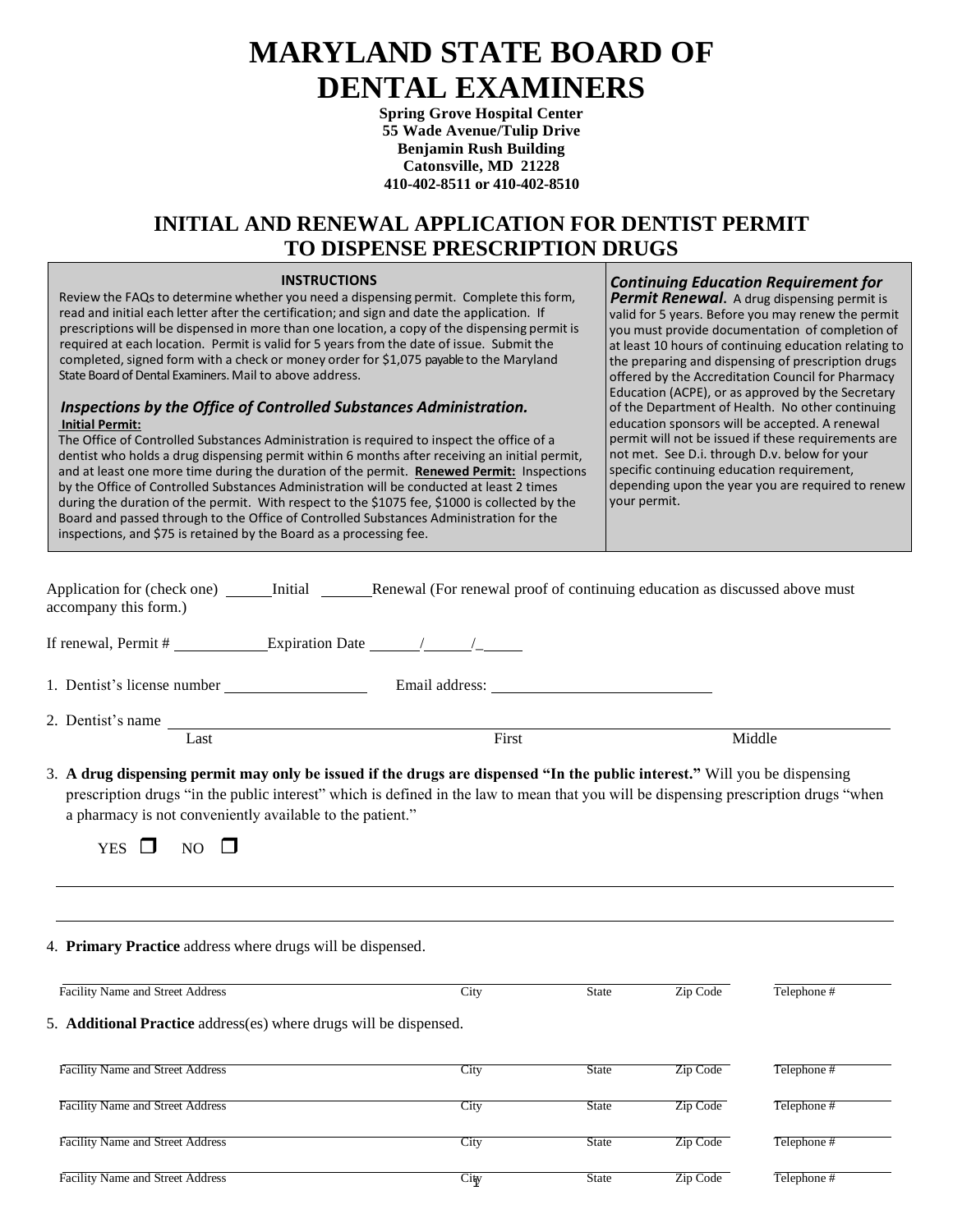#### **Please read and initial the space on the left of each lettered paragraph as your acknowledgment and agreement.**

- A. I am thoroughly familiar with and will comply with all statutes and regulations which govern a dentist's dispensing of prescription drugs.
- \_\_\_\_\_ B. I understand that I must follow the requirements regarding dispensing, labeling, record keeping, and patient notifications in order to receive and maintain a permit to dispense. Failure to comply with these requirements or other conditions included in the laws and regulations is a violation of the Dental Practice Act and its regulations.
- \_\_\_\_\_ C. I will annually report to the Board whether I have personally prepared and dispensed prescription drugs within the previous year. I understand that I will be contacted by the Board either by e-mail or by letter to provide this information to the Board and I will provide the requested information in an expedited manner. I further understand that my failure to respond to Board inquiries regarding my dispensing of prescription drugs in an expedited manner is a violation of the Dental Practice Act and its regulations.
- \_\_\_\_\_ D. (Initial only if you are seeking renewal. Skip this question if you are seeking an initial permit). With the exceptions below, I have completed ten continuing education (CE) hours over a 5-year period relating to the preparing and dispensing of prescription drugs, offered by the Accreditation Council for Pharmacy Education (ACPE) or as approved by the Secretary of the Department. Documentation of continuing education credits is attached to this application. The required continuing education hours will be phased in as follows:
	- i. For permits that expire in 2014, the dentist shall complete two continuing education hours;
	- ii. For permits that expire in 2015, the dentist shall complete four continuing education hours;
	- iii. For permits that expire in 2016, the dentist shall complete six continuing education hours;
	- iv. For permits that expire in 2017, the dentist shall complete eight continuing education hours;
	- v. For permits that expire in 2018, the dentist shall complete ten continuing education hours.

#### **I understand that I must submit documentation of completed continuing education with my renewal application**

- \_\_\_\_\_ E. I do not have a substantial financial interest in a pharmacy.
- \_\_\_\_\_ F. I do not direct patients to a single pharmacist or pharmacy.
- \_\_\_\_\_ G. I personally prepare and dispense prescription drugs.
- \_\_\_\_\_ H. I ensure that signs are conspicuously posted at each dispensing location regarding the process for resolving incorrectly filled prescriptions or which includes written information regarding the process with each prescription dispensed.
- \_\_\_\_\_ I. I will allow the Office of Controlled Substances Administration to enter and inspect the dispensing office(s) at all reasonable hours.

Applicant's Signature Date

**Revised 11-04-19**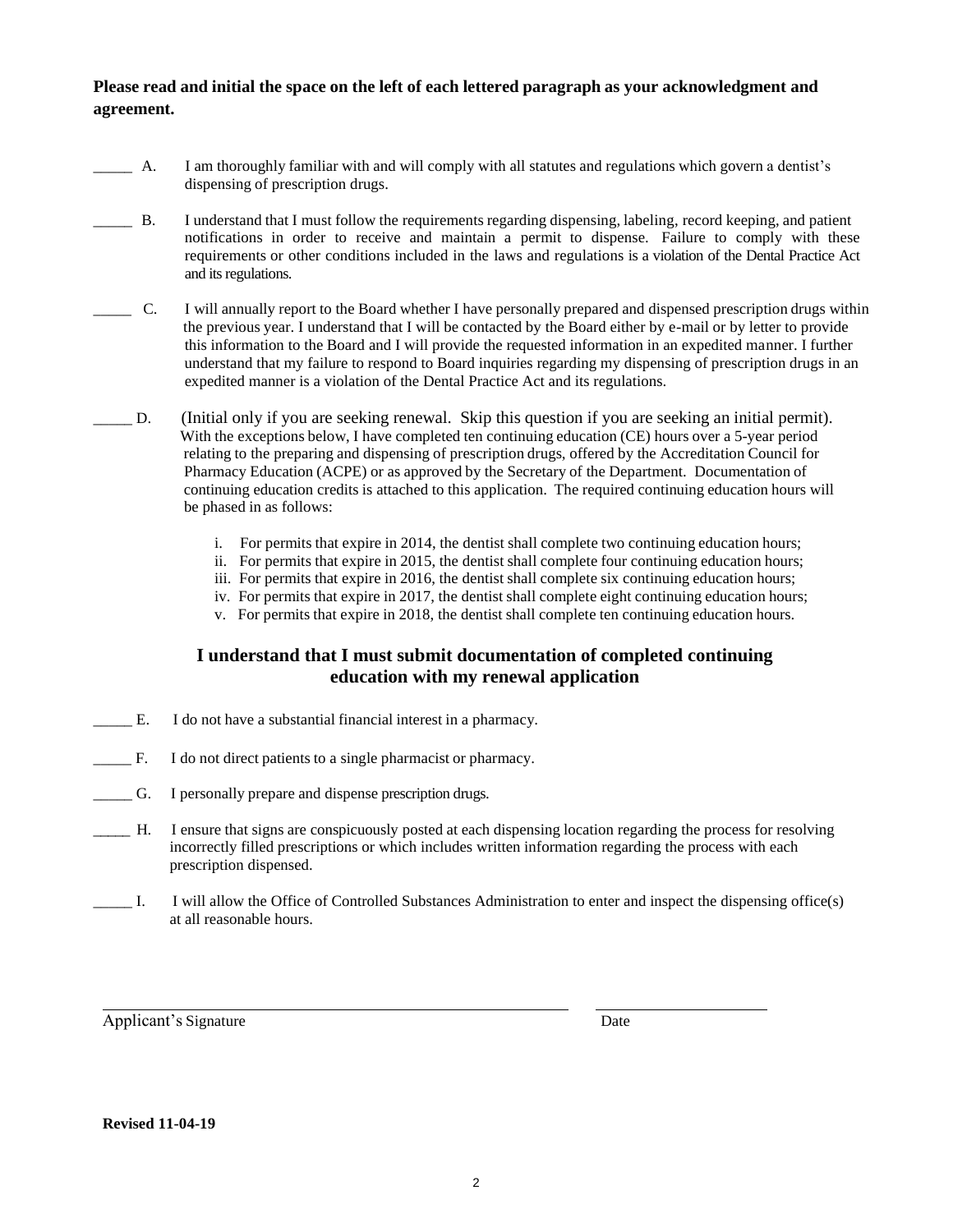# **Senate Bill 603 (Chapter 267, Laws of Maryland 2012) Health Care Practitioners – Licensed Dentists, Physicians, and Podiatrists Personally Preparing and Dispensing Prescription Drugs and Devices**

# *FREQUENTLY ASKED QUESTIONS*

## **1. Under what circumstances is a dentist required to hold a drug dispensing permit?**

Licensed dentists are required to obtain a drug dispensing permit if they dispense prescription drugs to patients under their direct care who have informed the dentist that a pharmacy is not conveniently available. A dispensing permit is not required if the dentist dispenses "samples" or a "starter dosage." A starter dosage is defined as an amount, sufficient to begin therapy, of short duration of 72 hours or less.

The dentist shall maintain documentation that should include a single form in each patient's chart for each patient to whom prescription drugs are dispensed. At a minimum, the form shall:

(1) Indicate the reason, as stated by the patient, that a pharmacy is not conveniently available to that patient; (2) Include a statement signed by the patient indicating that the patient understandsthat the determination that a pharmacy is not conveniently available is made solely by the patient; and

(3) Be signed and dated by the patient before dispensing prescription drugs to the patient for the first time.

**2. Are all dentists licensed in Maryland required to hold a dispensing permit?** No. There is no requirement that every dentist hold a drug dispensing permit. A dentist may dispense "samples" without a permit. In addition, a dentist may dispense, without a permit and at no charge to patients, a "starter dosage" which is defined as an amount, sufficient to begin therapy, of short duration of 72 hours or less. Samples and starter dosages may be dispensed without regard to whether a pharmacy is "conveniently available" to the patient.

#### **3. What is the difference between administering and dispensing?**

Administering is treating the patient in the dentist's office with the prescription drug. Dispensing is giving the prescription drug to the patient to take home. As noted above, giving samples and starter doses to patients to take home does not require a dispensing permit. Administering a prescription drug in the dentist's office does not require a drug dispensing permit.

## **4. Is a dispensing permit required for the dispensing practitioner for each location where prescription drugs are dispensed?**

No. However, if prescriptions will be dispensed in more than one location, a copy of the dispensing permit is required to be displayed at each location where prescription drugs are dispensed.

#### **5. What is the definition of public interest?**

Public interest means the dispensing of prescription drugs by a licensee to a patient when a pharmacy is not conveniently available to the patient.

**6. Are there certain items patients receive by prescription that do not require a dispensing permit?** No. If the drug is dispensed so that the patient can take the drug home, and if it can only be obtained by prescription, it falls within the purview of the drug dispensing laws. The permit exceptions such as "samples" and "starter dosages" are discussed above.

#### **7. How does a dentist apply for a dispensing permit?**

A dentist applies for a dispensing permit by submitting a completed application and the appropriate fee to the Dental Board.